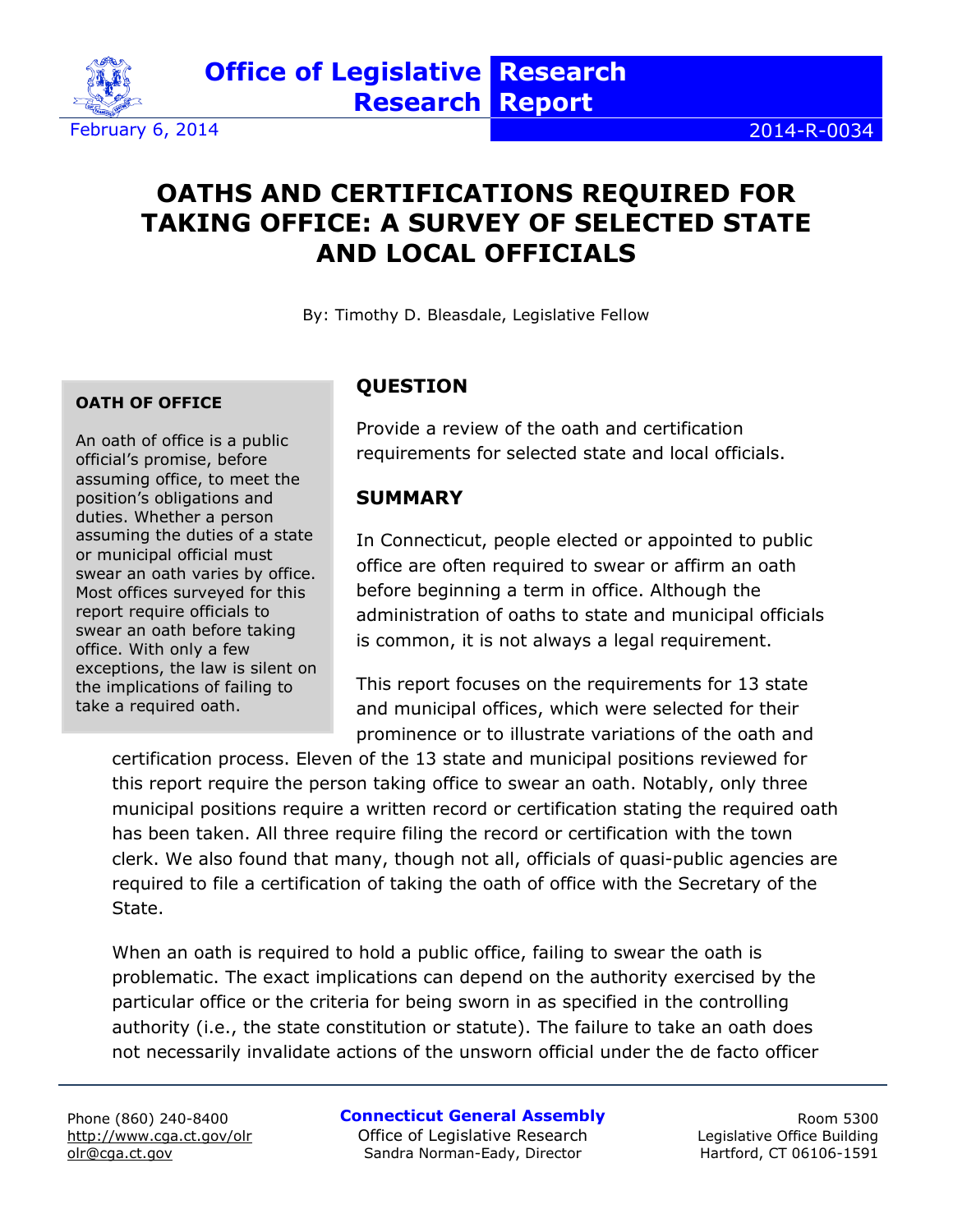doctrine (*Furtney v. Zoning Commission*, 159 Conn. 585, 595-97 (1970)). A notable exception to this is the office of constable. Statutes provide that any person elected constable is barred from taking office if he or she does not take the oath of office and file a certification of having taken the oath within 30 days of election (CGS  $\S$  [7-](http://www.cga.ct.gov/current/pub/chap_095.htm#sec_7-88) [88\)](http://www.cga.ct.gov/current/pub/chap_095.htm#sec_7-88). More generally, state law does not impose a penalty for failing to swear a required oath of office.

## **OATHS, CERTIFICATIONS, AND GOVERNING LAW**

Determining whether an oath is required and whether a written record of the swearing in must be made is an office-specific inquiry that involves looking at the state constitution, general statutes, municipal charters, municipal ordinances, and bylaws of municipal boards, commissions, and agencies. For instance, Article 11 of the state constitution requires constitutional officers, such as the governor, to swear an oath. For other state-level public offices, oath requirements are generally found in either the constitution or the general statutes. By contrast, the oath requirements for municipal officials can be more difficult to locate.

In the case of some municipal officials, such as selectmen, the statutes provide the oath requirement (CGS  $\S$  [7-10\)](http://www.cga.ct.gov/current/pub/chap_091.htm#sec_7-10). Some towns, such as Madison, elect to include a blanket oath requirement for all elected and appointed public officials in the municipal charter (Madison Charter, Art. XI § 11.4). Municipal charters that lack blanket oath requirements may still require oaths for individual public offices. For example, Hartford has oath requirements in its charter and in various ordinances. The charter specifies members of the Court of Common Council (i.e., city council) must swear an oath before taking office (Hartford Charter, Art. IV § 4) and the city's ordinances require oaths for other municipal officials when an oath is required by state law or by ordinance (Hartford Municipal Code Ch. 2, Art. II § 2-45). Although we found no examples in this review, it is possible for municipalities to enact ordinances and bylaws requiring oaths for certain public offices that are not otherwise required to swear an oath by state law or municipal charter. In the case of a bylaw provision, this would be found in the bylaws of a municipal commission, board, or agency. Generally, the town clerk of each municipality should be able to provide more detailed guidance for his or her jurisdiction.

Table 1, below, includes the 13 offices, whether an oath is required, a certification is required, and the relevant law.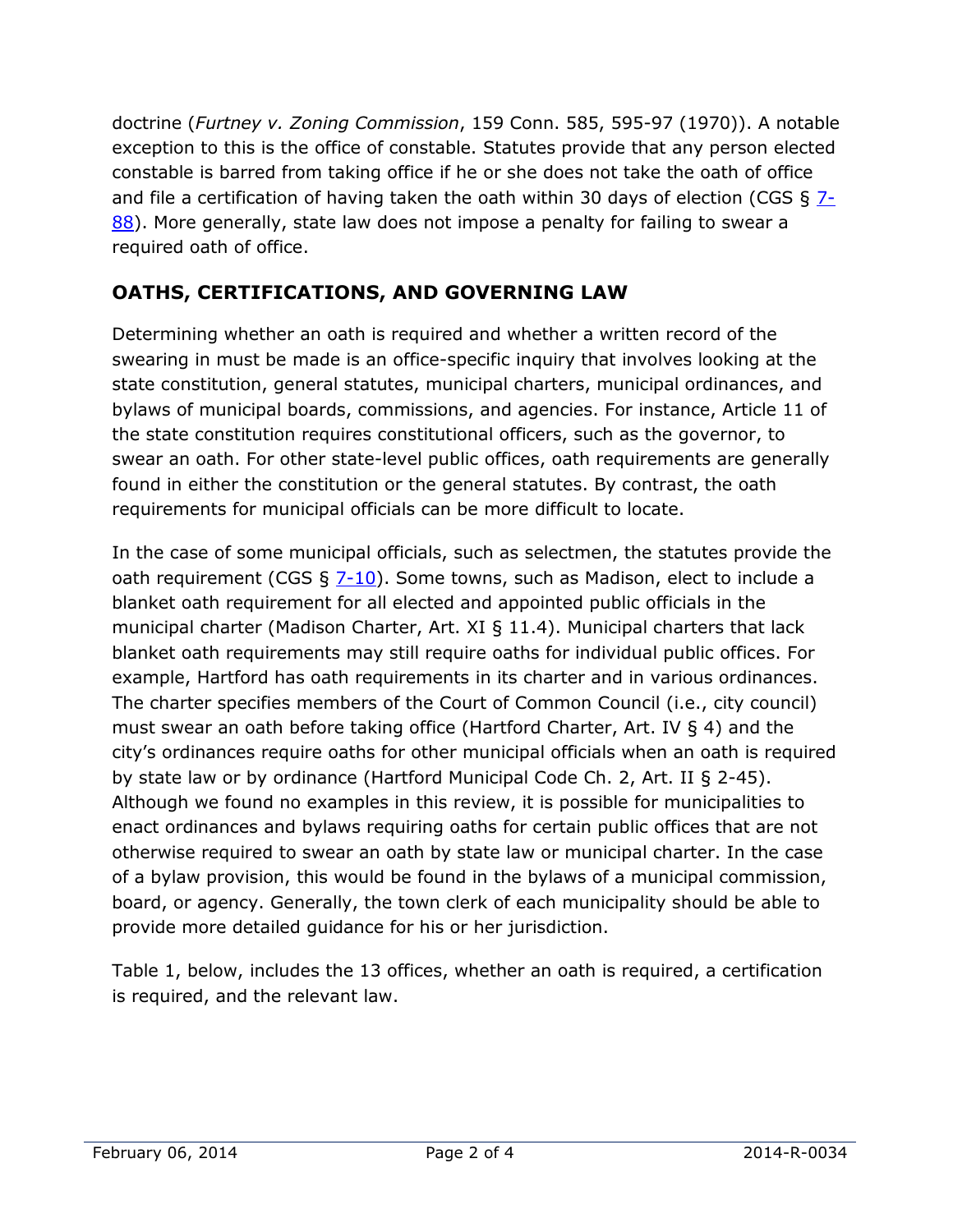|  |  | <b>Table 1: Oath Requirements for Selected Offices</b> |  |  |  |
|--|--|--------------------------------------------------------|--|--|--|
|--|--|--------------------------------------------------------|--|--|--|

| <b>Public Office</b>                                | <b>Oath</b><br><b>Required</b><br>by Law | <b>Oath Administrator</b>                                                | <b>Certification</b><br><b>Required</b>                         | <b>Relevant</b><br>Law                       |
|-----------------------------------------------------|------------------------------------------|--------------------------------------------------------------------------|-----------------------------------------------------------------|----------------------------------------------|
| Constitutional<br>Officers $1$                      | <b>Yes</b>                               | Constitution and<br>statutes silent <sup>4</sup>                         | Constitution and<br>statutes silent                             | Const. Art. 11                               |
| <b>State Senators</b>                               | Yes                                      | Senate Secretary                                                         | Constitution and<br>statutes silent <sup>2</sup>                | Const. Art. 11;<br>CGS $\S$ 2-1              |
| <b>State</b><br>Representatives                     | Yes                                      | Returning speaker<br>or most senior<br>returning member                  | Constitution and<br>statutes silent <sup>2</sup>                | Const. Art. 11;<br>CGS $\S$ 2-1              |
| State Judges                                        | Yes                                      | Constitution and<br>statutes silent <sup>4</sup>                         | Constitution and<br>statutes silent                             | Const. Art. 11                               |
| Commissioners of<br><b>State Agencies</b>           | Yes                                      | Constitution and<br>statutes silent <sup>4</sup>                         | Constitution and<br>statutes silent                             | Const. Art. 11;<br>CGS $\S$ 4-1              |
| Members of selected<br>Quasi-Public<br>Agencies $3$ | <b>Yes</b>                               | Statutes silent <sup>4</sup>                                             | Filed with<br>the Secretary<br>of the State                     | Varies as per<br>law creating<br>each agency |
| Selectmen                                           | <b>Yes</b>                               | Statutes silent <sup>4</sup>                                             | Filed with town<br>clerk by the<br>administrator<br>of the oath | CGS § 7-10                                   |
| <b>Town Clerk</b>                                   | Yes                                      | Moderator of election<br>in which the person<br>was elected <sup>4</sup> | Filed with<br>the town<br>clerk by the<br>administrator         | CGS § 7-17                                   |
| Board of Finance                                    | Yes                                      | Statutes silent <sup>4</sup>                                             | Statutes silent                                                 | CGS § 7-341                                  |
| <b>Board of Education</b>                           | Yes                                      | Statutes silent <sup>4</sup>                                             | Statutes silent                                                 | CGS § 10-218a                                |
| <b>Inland Wetlands</b><br>Agency/Commission         | No <sup>5</sup>                          | Statutes silent <sup>4</sup>                                             | Statutes silent                                                 | CGS § 22a-42                                 |
| <b>Municipal Treasurer</b>                          | <b>No</b>                                | Statutes silent <sup>4</sup>                                             | Statutes silent                                                 | CGS §§ 7-79<br>to 7-85,<br>$9 - 189$         |
| Constable                                           | Yes <sup>6</sup>                         | Statutes silent <sup>3</sup>                                             | Filed with town<br>clerk by person<br>taking the oath           | CGS § 7-88                                   |

 $\overline{a}$ 

 $1$ Governor, lieutenant governor, attorney general, secretary of the state, state comptroller, and state treasurer.

<sup>&</sup>lt;sup>2</sup> Administration of the oath is recorded in the House and Senate Journals.

<sup>&</sup>lt;sup>3</sup> Connecticut Housing Finance Authority, Connecticut Health and Education Facilities Authority, Univ. of Connecticut Health Center Finance Corporation, Capital City Economic Development Authority.

<sup>&</sup>lt;sup>4</sup> State law permits numerous authorities to administer oaths whenever they are required (CGS §  $1-24$ ) and

specifically authorizes selectmen to administer oaths to any municipal official when needed (GGS § [7-12\)](http://www.cga.ct.gov/current/pub/chap_091.htm#sec_7-12).  $<sup>5</sup>$  The general statutes do not require an oath, but municipalities may adopt such a requirement by charter,</sup> ordinance, or commission bylaw.

<sup>&</sup>lt;sup>6</sup> Failure to take oath and file certification within 30 days of election prevents assumption of office (CGS § [7-88\)](http://www.cga.ct.gov/current/pub/chap_095.htm#sec_7-88).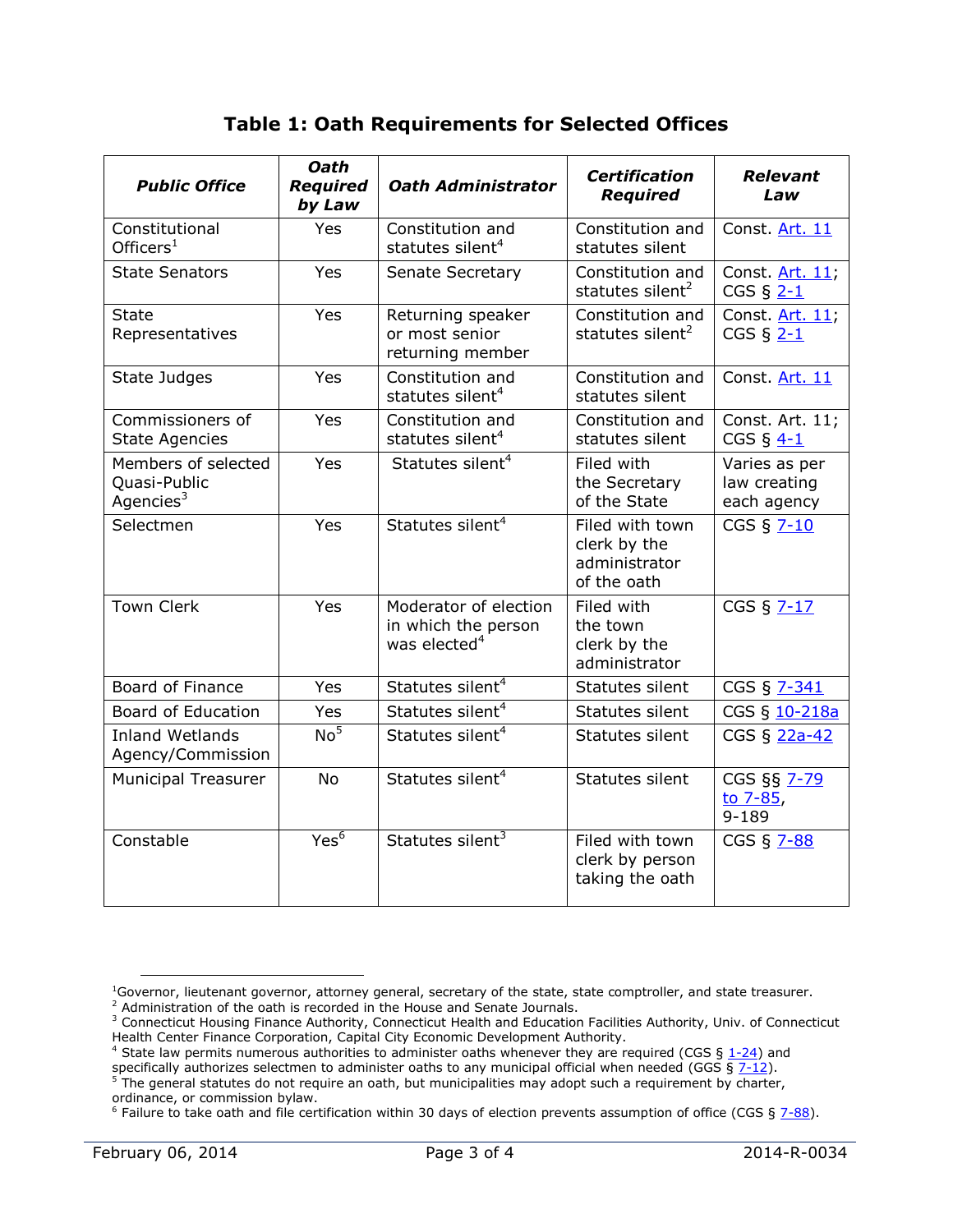### *Written Records*

Most public offices reviewed for this report did not expressly require production of a written record of the oath administration. Inquiries to town clerk offices revealed it is common practice to make a record that an oath was administered, regardless of whether there is an express legal requirement to do so. In cases where a written record is required, the law is often quite specific about who must produce the record, who is responsible for filing the record, and where the record must be filed.

For example, a written record is required for selectmen, town clerks, and constables. In the case of selectmen and town clerks, the certification must be filed with the town clerk's office by the authority that administered the oath. By contrast, the authority administering an oath to a town constable is required to present the constable with a certification which the newly sworn constable must file with the town clerk. In practice, municipal officials are often sworn in by the town clerk or in a ceremony involving the town clerk. Inquiries to town clerk offices suggest it is common for the town clerk to manage the written record aspect of oath administration in these situations.

## *Failure to Take an Oath*

Connecticut state courts, as well as attorney general opinions, have recognized a number of situations in which a person who has failed to take a required oath of office, and is therefore not a de jure officer, may still qualify as a de facto public officer. The effect of de facto officer status is that the unsworn officer's actions are not necessarily invalid and may be binding.

In *Furtney v. Simsbury Zoning Commission*, 159 Conn. 585, 595-97 (1970), the Connecticut Supreme Court restated the de facto officer doctrine. Among other circumstances, the Court stated an officer not legally holding office by reason of a procedural defect, such as failing to take an oath, may be a de facto officer when there has been a publicly known and valid appointment or election. The practical effect of this rule is that up until the de facto officer's title to office is adjudged insufficient, all of his or her actions that are not otherwise illegal are valid and binding on third parties and the public.